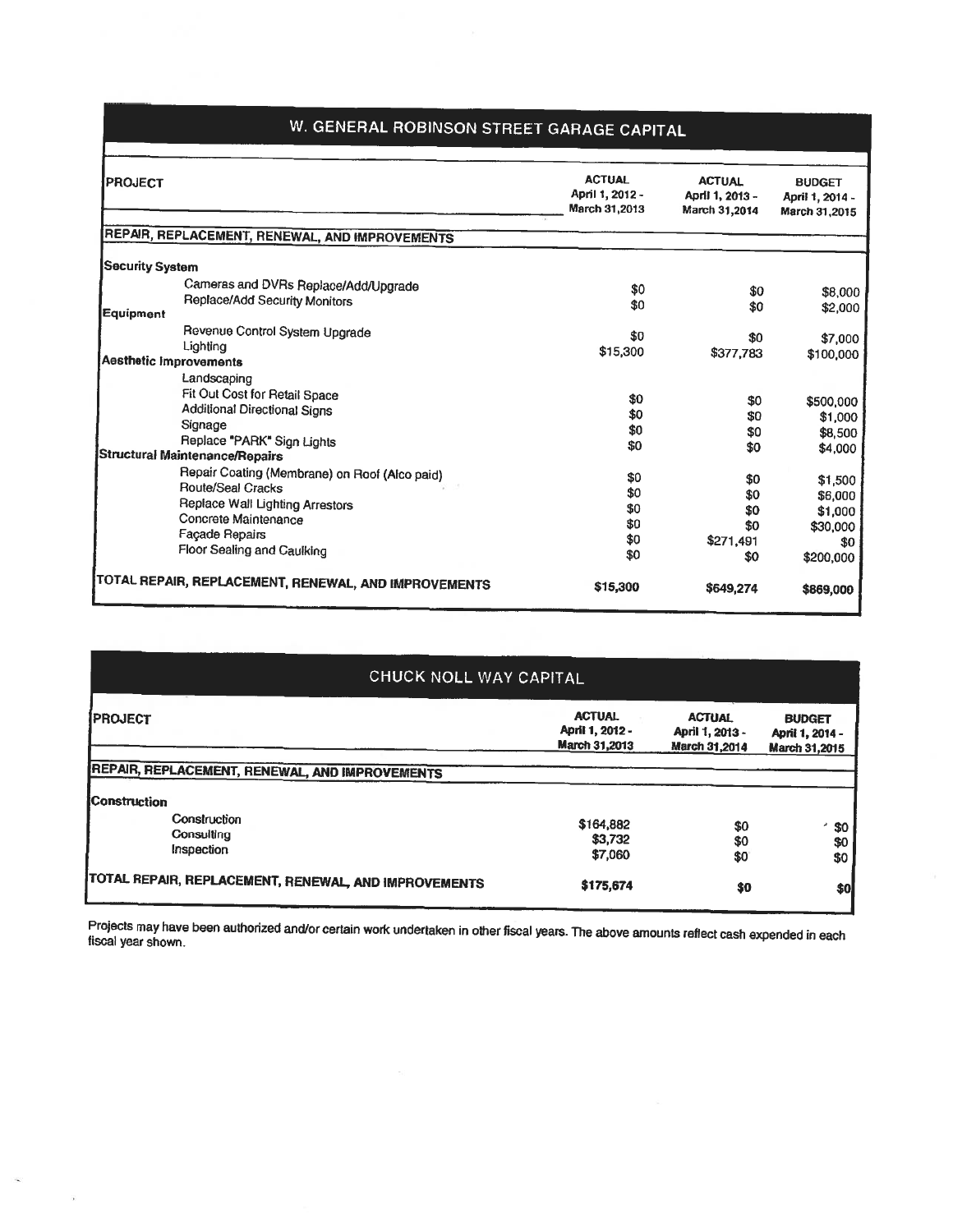| LOT 1 - 5 CAPITAL                          |                                                                                                              |                                                   |                                                   |                                                   |  |
|--------------------------------------------|--------------------------------------------------------------------------------------------------------------|---------------------------------------------------|---------------------------------------------------|---------------------------------------------------|--|
| <b>PROJECT</b>                             |                                                                                                              | <b>ACTUAL</b><br>April 1, 2012 -<br>March 31,2013 | <b>ACTUAL</b><br>April 1, 2013 -<br>March 31,2014 | <b>BUDGET</b><br>April 1, 2014 -<br>March 31,2015 |  |
|                                            | REMIRABE IN GENEVICE NEWSFAND MARIOUSE                                                                       |                                                   |                                                   |                                                   |  |
|                                            |                                                                                                              |                                                   |                                                   |                                                   |  |
| <b>Security System</b>                     | Cameras and DVRs Replace/Add/Upgrade<br><b>Replace Security Monitors</b><br>Replace Batteries for UPS System | \$0                                               | \$0                                               | \$3,000                                           |  |
| <b>Equipment</b>                           |                                                                                                              |                                                   |                                                   |                                                   |  |
|                                            | Upgrade Revenue Control System                                                                               | \$0                                               | \$0                                               | \$700                                             |  |
| <b>Mechanical Projects</b>                 |                                                                                                              |                                                   |                                                   |                                                   |  |
|                                            | Repair Electrical Distribution System                                                                        | \$0                                               | \$0                                               | \$10,000                                          |  |
| Aesthetic Improvements                     |                                                                                                              |                                                   |                                                   |                                                   |  |
|                                            | Replace Exit/Enter Signs                                                                                     | \$0                                               | \$0                                               | \$7,000                                           |  |
|                                            | Replace Booths                                                                                               | \$0                                               | 39,627                                            | \$0                                               |  |
|                                            | <b>Structural Maintenance/Repairs</b>                                                                        |                                                   |                                                   |                                                   |  |
|                                            | <b>Route/Seal Cracks</b>                                                                                     | \$0                                               | \$0                                               | \$60,000                                          |  |
|                                            | Replace Asphalt                                                                                              | \$0                                               | \$0                                               | \$10,000                                          |  |
|                                            | Sidewalk Repair/Replacement                                                                                  | \$0                                               | \$0                                               | \$50,000                                          |  |
|                                            | A LEARNING AND THE MANAGEMENT OF CALIFORNIA                                                                  |                                                   |                                                   |                                                   |  |
| Paid by Maintenance Special Projects Funds |                                                                                                              | \$0                                               | \$0                                               | \$140,700                                         |  |
| Paid by Non-Routine Maintenance Funds      |                                                                                                              | \$6                                               | \$9,627                                           | <b>1944 80</b>                                    |  |
|                                            |                                                                                                              |                                                   |                                                   |                                                   |  |
|                                            |                                                                                                              |                                                   |                                                   |                                                   |  |

The requirement to fund the Non-Routine Maintenance Account no longer exists. The Fund was depleted in 2014,

Projects may have been authorized and/or certain work undertaken in other fiscal years. The above amounts reflect cash expended In each<br>fiscal year shown.

Per the Lease Agreement between the Authority and Alco Parking Corp., money was to be deposited into an account through March 31, 2011 to<br>be used for Non-Routine Maintenance Items. The funds were depleted in Fiscal 2014 an